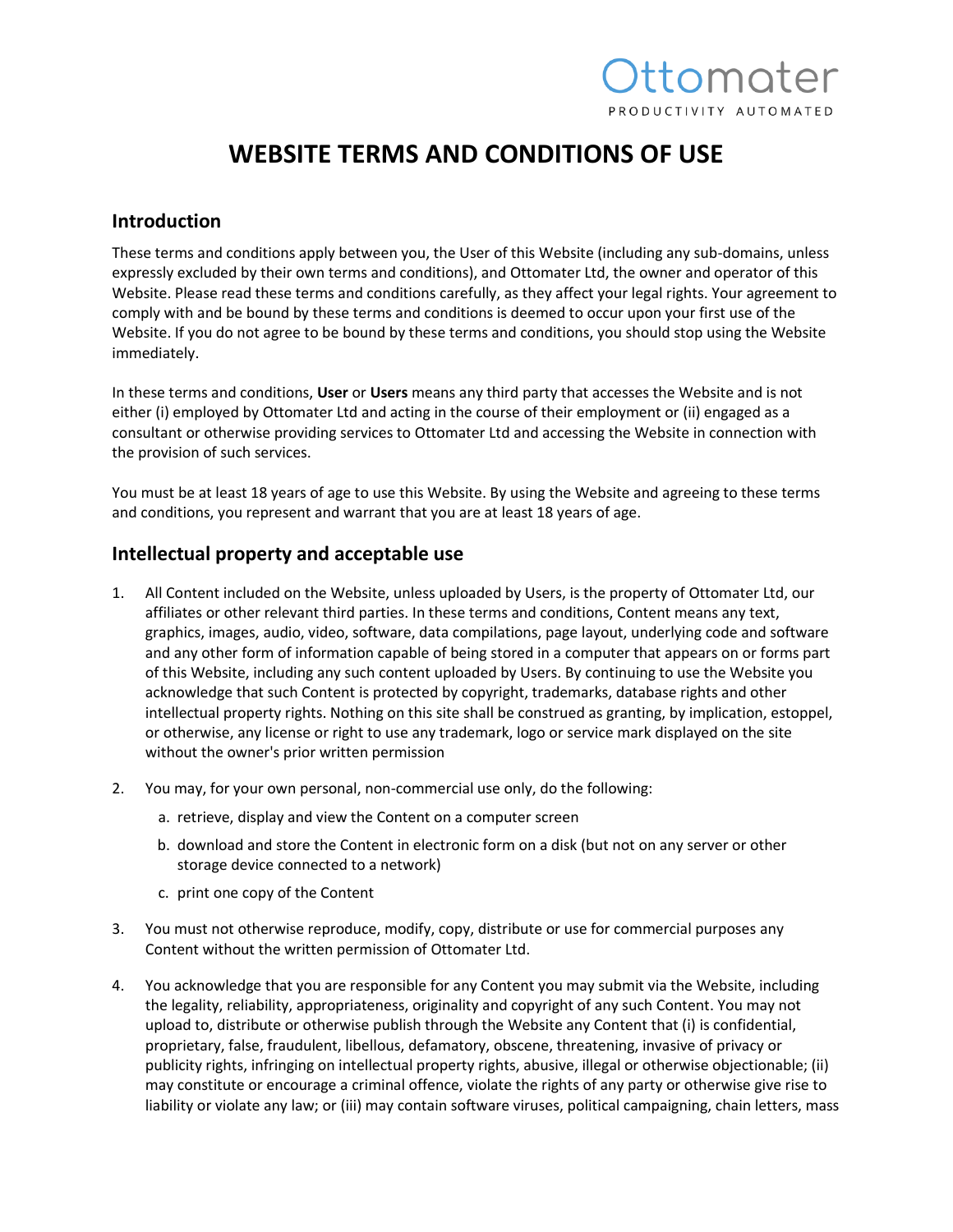### tomoter PRODUCTIVITY AUTOMATED

mailings, or any form of "spam." You may not use a false email address or other identifying information, impersonate any person or entity or otherwise mislead as to the origin of any content. You may not upload commercial content onto the Website.

5. You represent and warrant that you own or otherwise control all the rights to the Content you post; that the Content is accurate; that use of the Content you supply does not violate any provision of these terms and conditions and will not cause injury to any person; and that you will indemnify Ottomater Ltd for all claims resulting from Content you supply.

#### **Prohibited use**

- 6. You may not use the Website for any of the following purposes:
	- a. in any way which causes, or may cause, damage to the Website or interferes with any other person's use or enjoyment of the Website;
	- b. in any way which is harmful, unlawful, illegal, abusive, harassing, threatening or otherwise objectionable or in breach of any applicable law, regulation, governmental order;
	- c. making, transmitting or storing electronic copies of Content protected by copyright without the permission of the owner.

#### **Registration**

- 7. You must ensure that the details provided by you on registration or at any time are correct and complete.
- 8. You must inform us immediately of any changes to the information that you provide when registering by updating your personal details to ensure we can communicate with you effectively.
- 9. We may suspend or cancel your registration with immediate effect for any reasonable purposes or if you breach these terms and conditions.
- 10. You may cancel your registration at any time by informing us in writing to the address at the end of these terms and conditions. If you do so, you must immediately stop using the Website. Cancellation or suspension of your registration does not affect any statutory rights.

#### **Password and security**

- 11. When you register on this Website, you will be asked to create a password, which you should keep confidential and not disclose or share with anyone.
- 12. If we have reason to believe that there is or is likely to be any misuse of the Website or breach of security, we may require you to change your password or suspend your account.

#### **Links to other websites**

- 13. This Website may contain links to other sites. Unless expressly stated, these sites are not under the control of Ottomater Ltd or that of our affiliates.
- 14. We assume no responsibility for the content of such Websites and disclaim liability for any and all forms of loss or damage arising out of the use of them.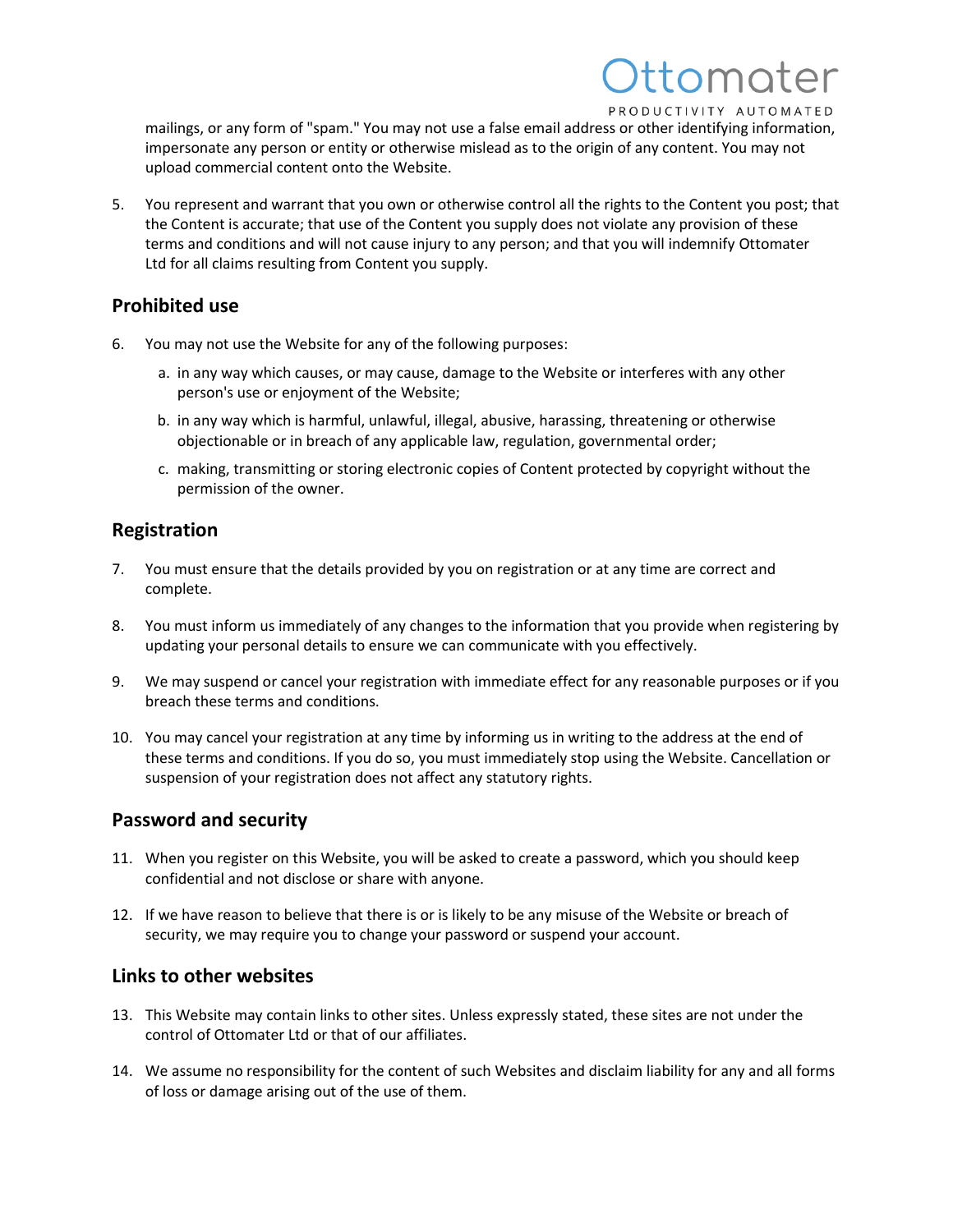

tomater

#### **Privacy Policy**

16. Use of the Website is also governed by our Privacy Policy, which is incorporated into these terms and conditions by this reference. To view the Privacy Policy, please see: https://www.ottomater.com.

#### **Availability of the Website and disclaimers**

- 17. Any online facilities, tools, services or information that Ottomater Ltd makes available through the Website (the **Service**) is provided "as is" and on an "as available" basis. We give no warranty that the Service will be free of defects and/or faults. To the maximum extent permitted by the law, we provide no warranties (express or implied) of fitness for a particular purpose, accuracy of information, compatibility and satisfactory quality. Ottomater Ltd is under no obligation to update information on the Website.
- 18. Whilst Ottomater Ltd uses reasonable endeavours to ensure that the Website is secure and free of errors, viruses and other malware, we give no warranty or guaranty in that regard and all Users take responsibility for their own security, that of their personal details and their computers.
- 19. Ottomater Ltd accepts no liability for any disruption or non-availability of the Website.
- 20. Ottomater Ltd reserves the right to alter, suspend or discontinue any part (or the whole of) the Website including, but not limited to, any products and/or services available. These terms and conditions shall continue to apply to any modified version of the Website unless it is expressly stated otherwise.

#### **Limitation of liability**

- 21. Nothing in these terms and conditions will: (a) limit or exclude our or your liability for death or personal injury resulting from our or your negligence, as applicable; (b) limit or exclude our or your liability for fraud or fraudulent misrepresentation; or (c) limit or exclude any of our or your liabilities in any way that is not permitted under applicable law.
- 22. To the extent that the Website and Content are provided free of charge, we will not be liable to you for any loss or damage of any kind.
- 23. We will not be liable to you in respect of any losses arising out of events beyond our reasonable control.
- 24. To the maximum extent permitted by law, Ottomater Ltd accepts no liability for any of the following:
	- a. any business losses, such as loss of profits, income, revenue, anticipated savings, business, contracts, goodwill or commercial opportunities;
	- b. loss or corruption of any data, database or software;
	- c. any special, indirect or consequential loss or damage.